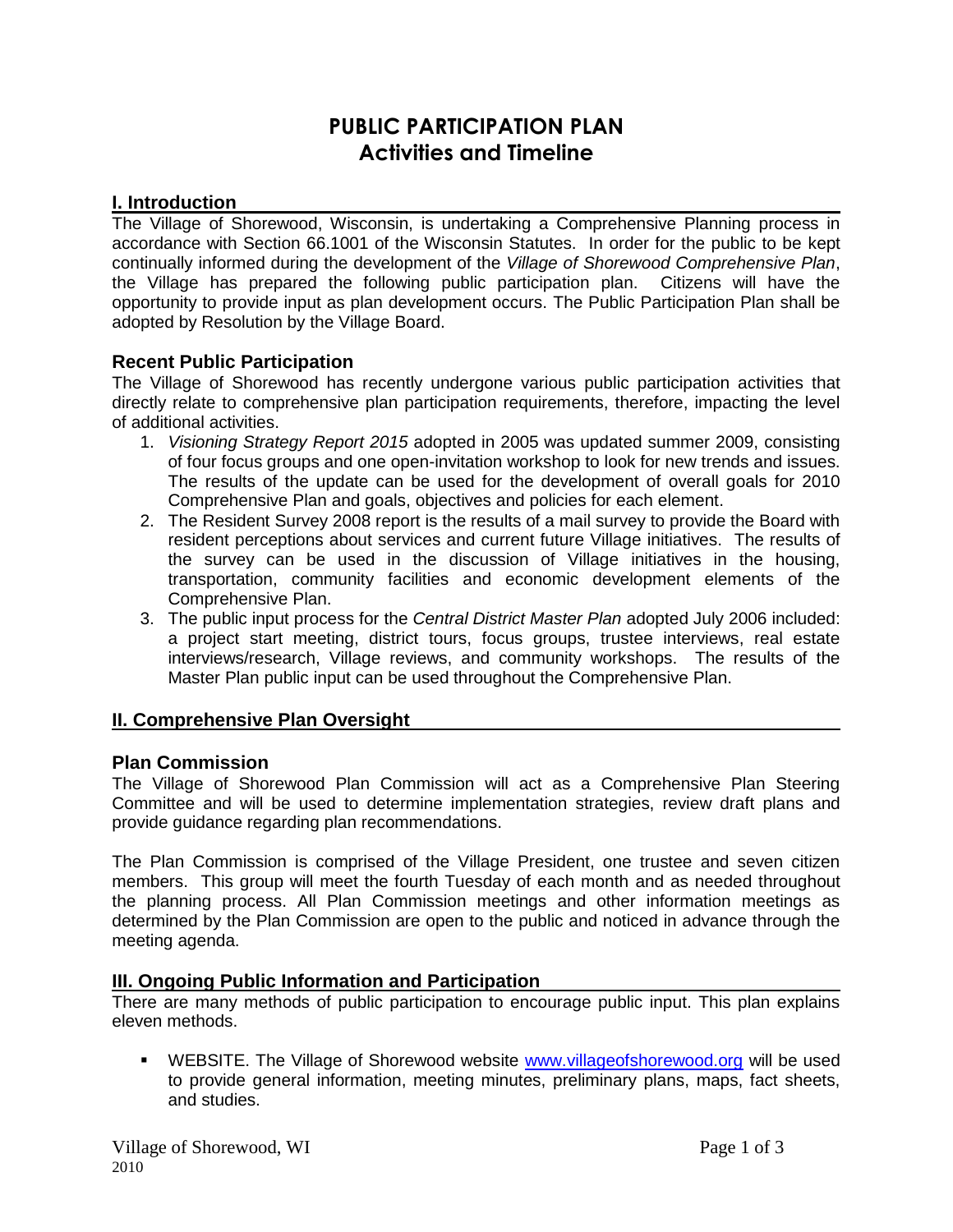- PUBLIC MEETINGS. All agendas and meeting minutes will be posted on the Village of Shorewood website, posted at Village Hall, Village Center, the Police Department and Department of Public Works, and published.
- VILLAGE MANAGER'S MEMO. The weekly Village Manager's Memo will contain upcoming meeting events and general plan summaries. The Memo is available on the village website and electronically distributed to persons who have requested to be added to the distribution list.
- WORKSHOPS & OPEN HOUSE. A kick-off workshop by the Plan Commission, scheduled for public, staff and village appointees to introduce and identify issues and opportunities. Following draft of comprehensive plan, an additional public informational workshop to present for review and input, to be held after a draft plan is completed and before the Plan Commission makes recommendations to the Village Board.
- NEWS RELEASES. Local media will be updated and informed of upcoming meetings and other participation opportunities.
- E-DISTRIBUTION. Those participating in various electronic committee distribution lists will be invited to receive public meeting notices.
- SOCIAL MEDIA. The Village utilizes social networks and presence applications also known as micro-blogging to disseminate public information meetings and public hearings.
- WRITTEN COMMENTS. Written comments from the public may be submitted to Village Board, Plan Commission or staff at any time during the planning process.
- DOCUMENT ACCESS. Copies of the plan documents and information about the planning process shall be made available in various media.
- **DIRECT MAIL. Open house postcards will be mailed to village residents.**
- PUBLIC HEARING. A public hearing will be held by the Plan Commission and recommendations made by resolution. The Village Board by public hearing will consider Plan Commission recommendations and adopt by ordinance.

#### **IV. Identification of Issues and Opportunities**

Issues & Opportunities Identification is a key public participation component of the Comprehensive Planning process. It is also one of the nine Plan elements. In this phase, concerns, issues, opportunities and priorities are identified. Goals & Objectives for each plan element are derived from this analysis.

# **A. Department Heads Key Planning Issues Exercise DECEMBER - JANUARY 2010**

A meeting will be organized with department heads regarding their perceptions of key planning issues in the Village and the role those issues may play in the future growth and development of the Village.

# **B. Comprehensive Plan Kick-off Meeting - JANUARY 2010**

The Plan Commission can host a Comprehensive Plan Kick-off Meeting to facilitate a discussion of issues and opportunities for the Village as they relate to each element of the Plan required by Wisconsin Smart Growth Legislation. Plan Commission Members, Board of Trustee's, staff and residents can be invited to participate.